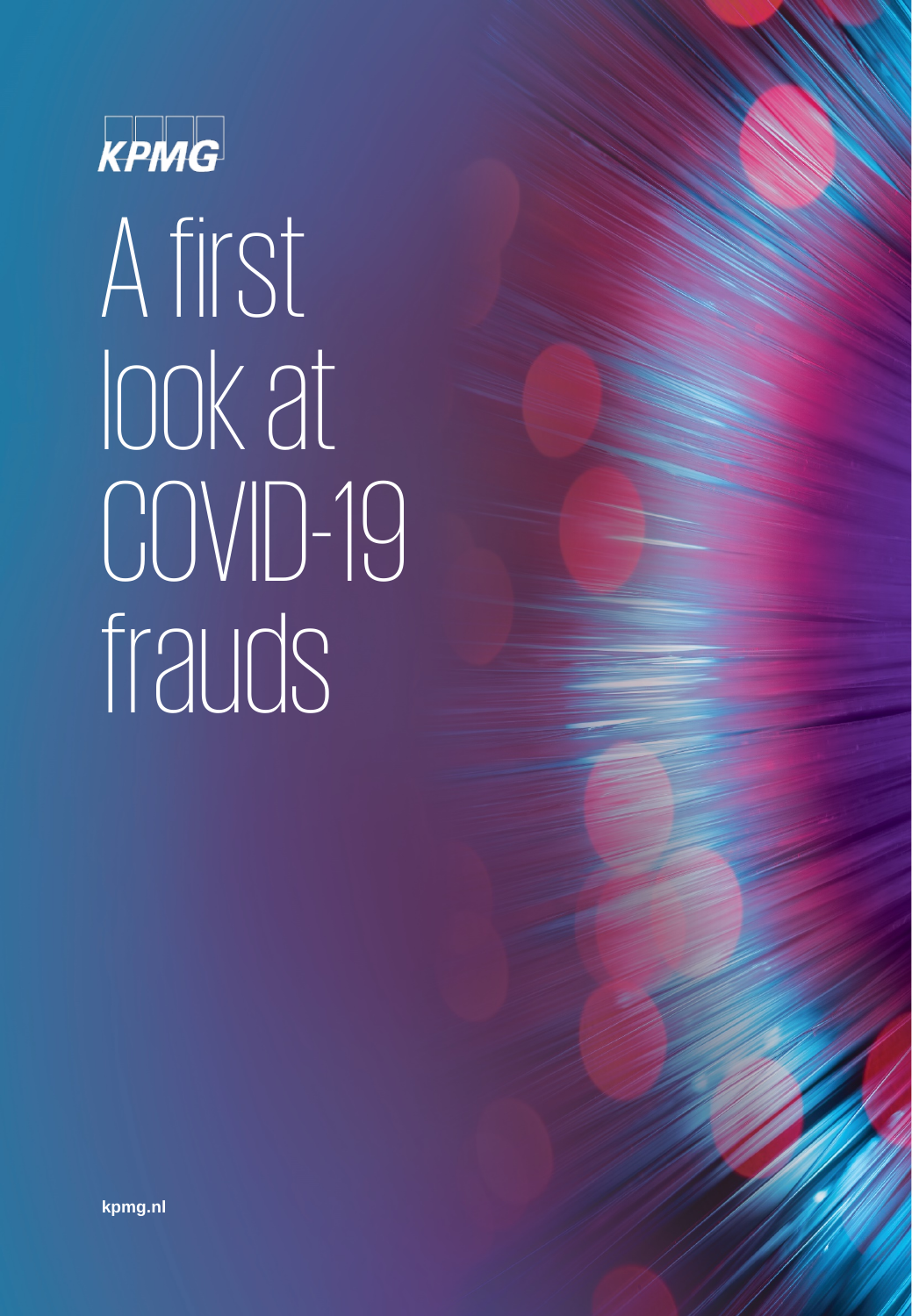COVID-19 is first and foremost a public health emergency. However, we are seeing a sharp increase in the number of actual and attempted frauds and scams seeking to take advantage of the crisis. In this time of disruption and uncertainty it is more important than ever to ensure that you and your organisation are fully aware of the latest tricks being employed by the fraudsters as well as how to strengthen your controls and how to minimize the risk exposure and damages.

#### **Typology of frauds:**

#### **Most prevalent cases of fraud during COVID-19 crisis**



### Phishing and cyberattacks

Clicking on a link in an email that allows fraudster to access your network and that might lead to a massive data leakage or the blockage of your operations.



## CEO Frauds & Charity scams

Fraudsters impersonating senior managements and instructing junior staff members to proceed urgent payments on their behalf or setting up bogus charity calling for the generosity of the general public.



### Counterfeits & supply scams

The sudden rise in demand for face masks gave fraudsters an opportunity to market fake products or to simply advertise sought-after products and vanish with the money.









### Trademark misappropriation

Racing to market highly demanded goods, manufacturers are tempted to use and promote forged certifications and certifications without the consent of the owner of the intellectual property.

### **Bribery and corruption**

Real suppliers asking for extra payment in order to send demanded goods or purchasers offering incentives to secure a delivery is on the rise.

## Financial market abuses

Taking opportunity of the current mayhem, investors may be lured into manipulating the price of lower-volatility securities or using non-public material information when trading.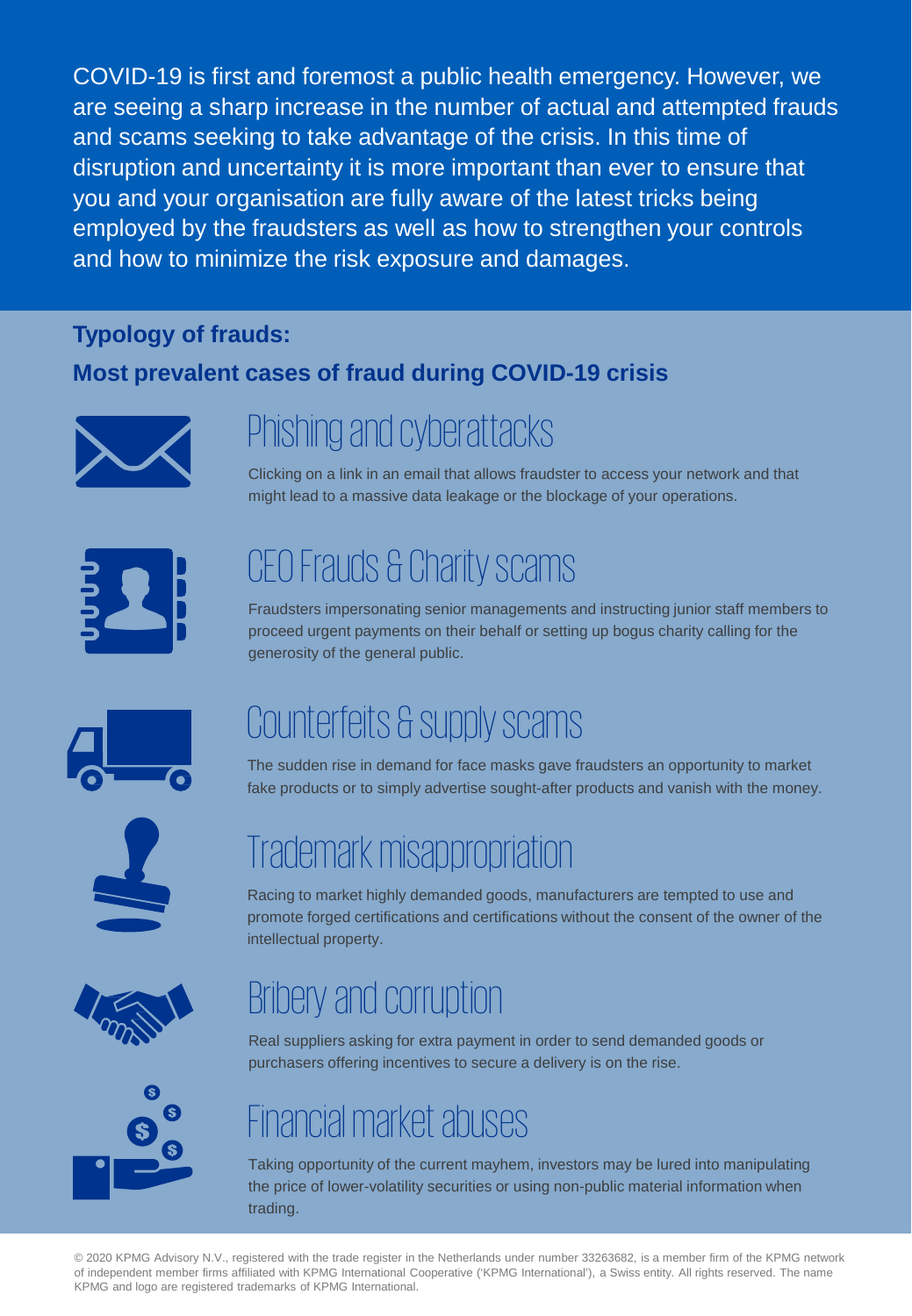## COVID-19 fraud

An effective fraud requires both an opportunity for the fraudster and a control weakness on behalf of the victim. The current global situation is helping to create both of these conditions in abundance.

#### **Opportunities for fraud**

Disruption and uncertainty often create opportunities for fraud. At short notice, businesses and individuals are working under unusual conditions, with unfamiliar counterparties, facing urgent deadlines and with limited ability to forecast what will happen in the near future. For example, many companies have a new and urgent need for protective equipment such as gloves and disinfectant gel – how can they be sure that the vendor is genuine?

Many of the fraudsters taking advantage of the crisis are experienced at doing so, and are simply adapting their existing techniques to fit the current situation.

At the same time, financial distress gives greater incentives for employees, suppliers, customers, agents and others to commit fraud.

#### **Control challenges**

Good controls can prevent fraud but they must be executed consistently by personnel with an appropriate understanding of business risks. Widespread staff absence due to illness or selfisolation means that, in many cases, people are taking on new and unfamiliar responsibilities. Management, meanwhile, are focussed on the immediate needs of keeping the business operational.

Additionally, hastily activated remote working conditions have placed increased strain on the control environments of most organisations which are not always designed to be applied in home office situation. The lack of face-to-face communication means that people rely all the more on electronic communications, and can't so easily ask a colleague for a second opinion.

Together, these factors increase the vulnerability of a business to fraud. One way to counter this threat is to be fully aware of the risks that you face. KPMG routinely monitors active frauds and in this document we summarise the current situation. Moreover, we show various real-life examples of COVID-19 frauds.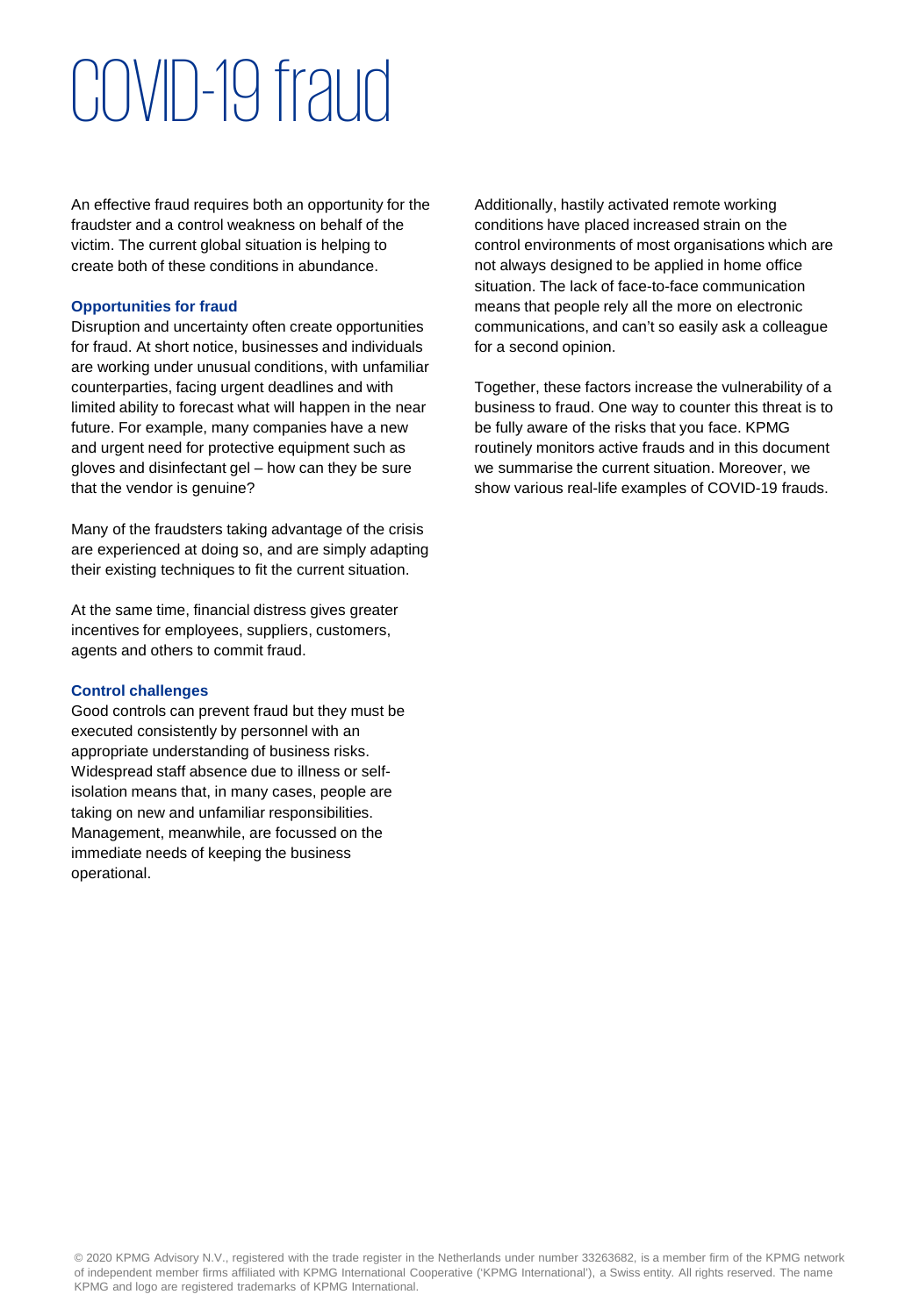## COVID-19 fraud examples

#### **1. Netherlands 1**

Dutch police took 10 fake web shops offline after they offered products such as COVID-19 tracker apps and anti-bacterial credit cards. Some had cloned the identities of legitimate shops.

#### **1. France 2**

French school of engineering's name was used, without their consent, to certify the conformity of masks. After being informed by a Italian pharmacist and an Hungarian company they discover the fraud and enforced legal actions.

#### **1. Sweden 3**

SMS messages were sent to solicit donations on behalf of the Karolinska University Hospital for coronavirus research. Only Bitcoin were accepted making it very difficult to trace the scammer.

Imposters have stolen valuables under the pretence of installing 'Corona filters'.

#### **1. UK / Germany / 4 Turkey**

During the mayhem caused by the pandemic, companies around the world placed orders to acquire masks from all available sources; and it turned out that the supply never existed. Fraudsters disappeared after obtaining a prepayment leaving companies with over EUR 20m in losses.

#### **1. Spain 5**

The Spanish government had to return 9,000 ineffective COVID-19 testing kits after buying them from an unauthorised and unlicensed company in China.

#### **1. Switzerland 6 7**

The Reporting and Analysis Centre for Information Assurance has detected large numbers of phishing and ransomware attempts linked to COVID-19. Some are sent in the name of the Federal Office for Public Health.

In addition, in March 2020 fishing attack was orchestrated against World Health Organization in which the fraudsters impersonated WHO to steal Bitcoin COVID-19 donations originally collected for the WHO's COVID-19 Solidarity Response Fund.

#### **1.** Italy

False declarations have been made to obtain government grants intended to support businesses during the pandemic.

Police have warned that people knocking on doors claiming to be testing for Coronavirus are actually seeking to steal valuables from the elderly.

Criminal organisations are thought to be taking advantage of the crisis to infiltrate vulnerable sectors of the economy such as through buying hotels.

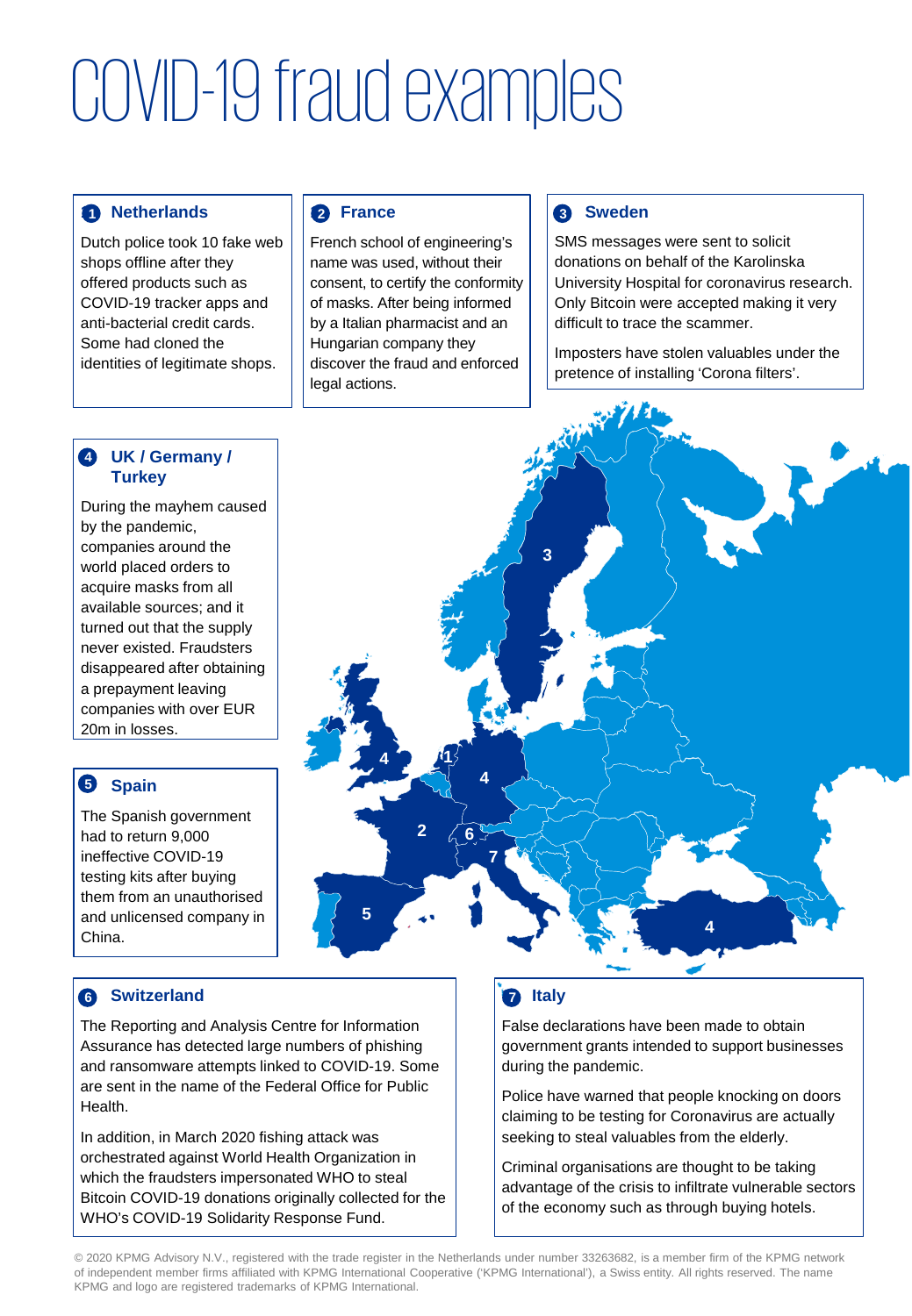## COVID-19 fraud in detail

#### **Phishing and cyber-attacks**

Many scams start out with an email - while some are easy to spot, others can be quite convincing, with correct logos, appropriate language and even coming from a plausible address. We are aware of fraudsters impersonating entities such as airlines offering a refund, national tax authorities offering a tax rebate, and even the Dutch Ministry of Social affairs.

Clicking on a link in the message can download malware to gather corporate information or encourage the recipient to disclose their password. A further threat is the resurgence of 'ransomware'; software that encrypts your data leaving it unusable unless a large payment is made.

#### **CEO fraud & payment diversion**

A variant of the email scam is 'CEO fraud', in which an external party impersonates a senior manager and instructs a member of staff to, for instance, make a payment to the fraudster. The message is often worded to encourage the recipient to bypass normal financial controls.

Another technique is to contact a company, to request an urgent payment or pretending to be from a major supplier and provide new bank account numbers. Stated reasons include the real account '*being frozen by a foreign government*'. The next time a routine payment is made it could go straight to the fraudster.

These approaches are increasingly effective at a time when more and more business is being done by email and while people are under greater-than-usual stress.

Countermeasures include raising employee awareness, configuring email systems to flag external senders and enforcing controls at the system level (so that, for instance, a single individual cannot approve an outgoing payment or change vendor standing data). The Dutch National Cyber Security Centre has produced guidance for securing a home office environment<sup>1</sup>.

#### **Counterfeit or ineffective products**

Supplying personal protective equipment (PPE), disinfectants and medicines is currently big business. However, some fraudsters are seeking to cash-in by selling substandard or fake products. In more normal times, a business might have a lasting relationship with its key suppliers. One characteristic of the COVID-19 crisis, though, is businesses trying to source essential supplies from wherever they can.

Such a hurry cannot excuse the lack of third party due diligences and the very damaging effects such omission may cost a company. During a crisis organisation should double up their vigilance and act with utmost precautions as many fraudsters are attempting to seize the opportunities created by the sense of urgency.

<sup>1.</sup> www.ncsc.nl/documenten/publicaties/2020/april/1/factsheet-uw-thuiswerkfaciliteiten-zijn-nu-onmisbaar and www.ncsc.nl/actueel/nieuws/2020/maart/26/veilig-thuiswerken-door-het-coronavirus

<sup>© 2020</sup> KPMG Advisory N.V., registered with the trade register in the Netherlands under number 33263682, is a member firm of the KPMG network of independent member firms affiliated with KPMG International Cooperative ('KPMG International'), a Swiss entity. All rights reserved. The name KPMG and logo are registered trademarks of KPMG International.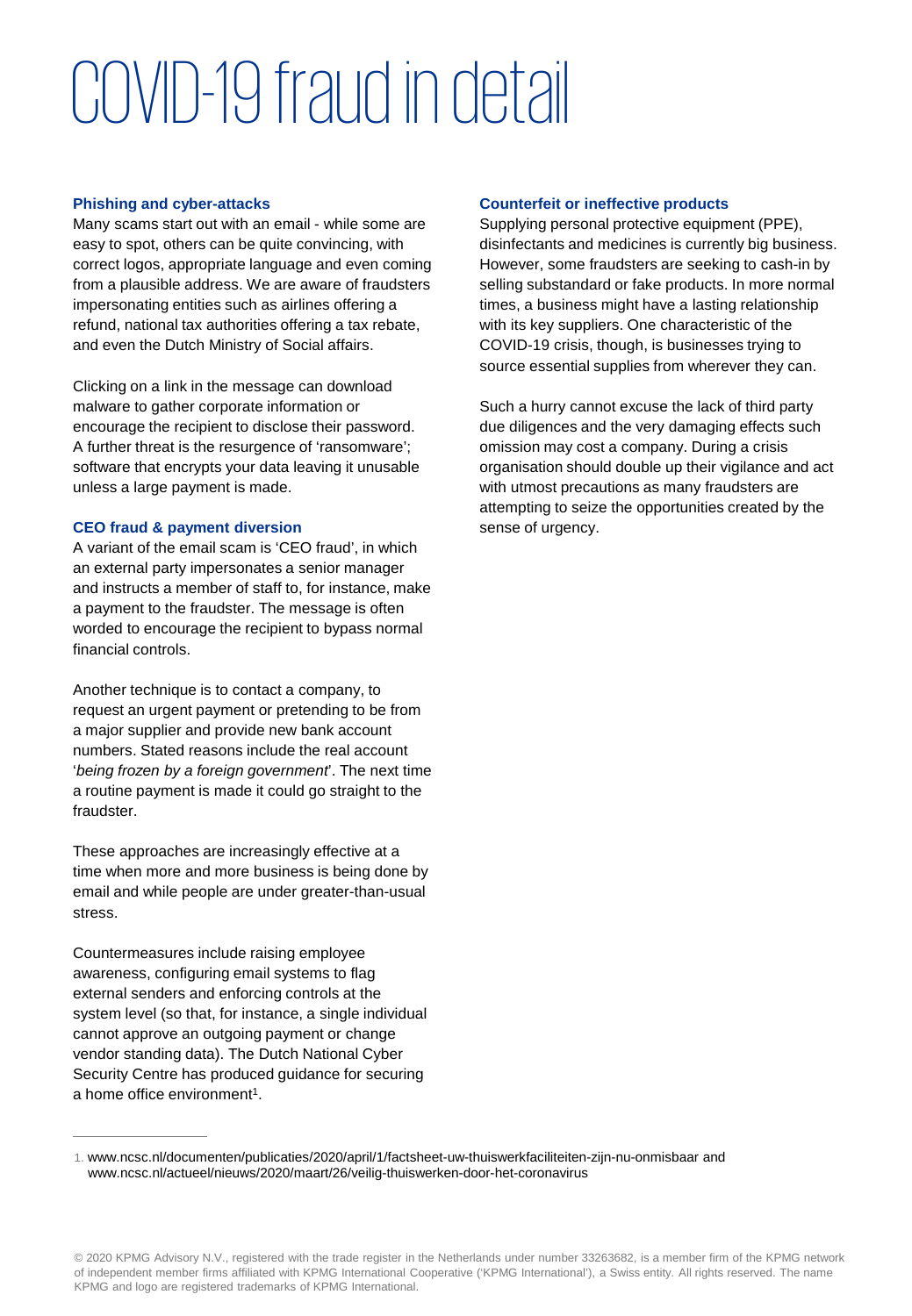## COVID-19 fraud in detail (2)

#### **Brand trademark misappropriation**

Fraudsters are becoming increasingly creative by coming up with new techniques and targeting industries and organizations that one would think not to be in danger of a COVID-19 fraud. As similar as identity theft aiming at individuals, fraudsters are also stealing your organization's trademark for malicious purposes.

In recent weeks, European bodies have reported that several certificates of conformity issued for protective masks were, in fact, forgeries. Some of those certificates were "issued" by completely bogus certification entities or were using existing brands without the owners' consents.

A recent case was reported by a French School of engineering whose name and address were used on the certificates<sup>2</sup>. The forged certification appears to be fabricated and operated by a British intermediary selling Chinese masks on the European market. The fraud was discovered when the director of the School was contacted by potential buyers requesting the engineering school to confirm the accreditation.

This case illustrates clearly how an institution, regardless of its size and nature, is vulnerable and may become a victim of opportunistic fraudsters. Besides, it shows that a good practice is to conduct at least basic due diligence even in period of crisis.



2. www.francetvinfo.fr/sante/maladie/coronavirus/masques-respiratoires-un-organisme-nantais-porte-plainte-apres-ladecouverte-d-un-faux-certificat-de-conformite-emis-a-son-nom\_3932955.html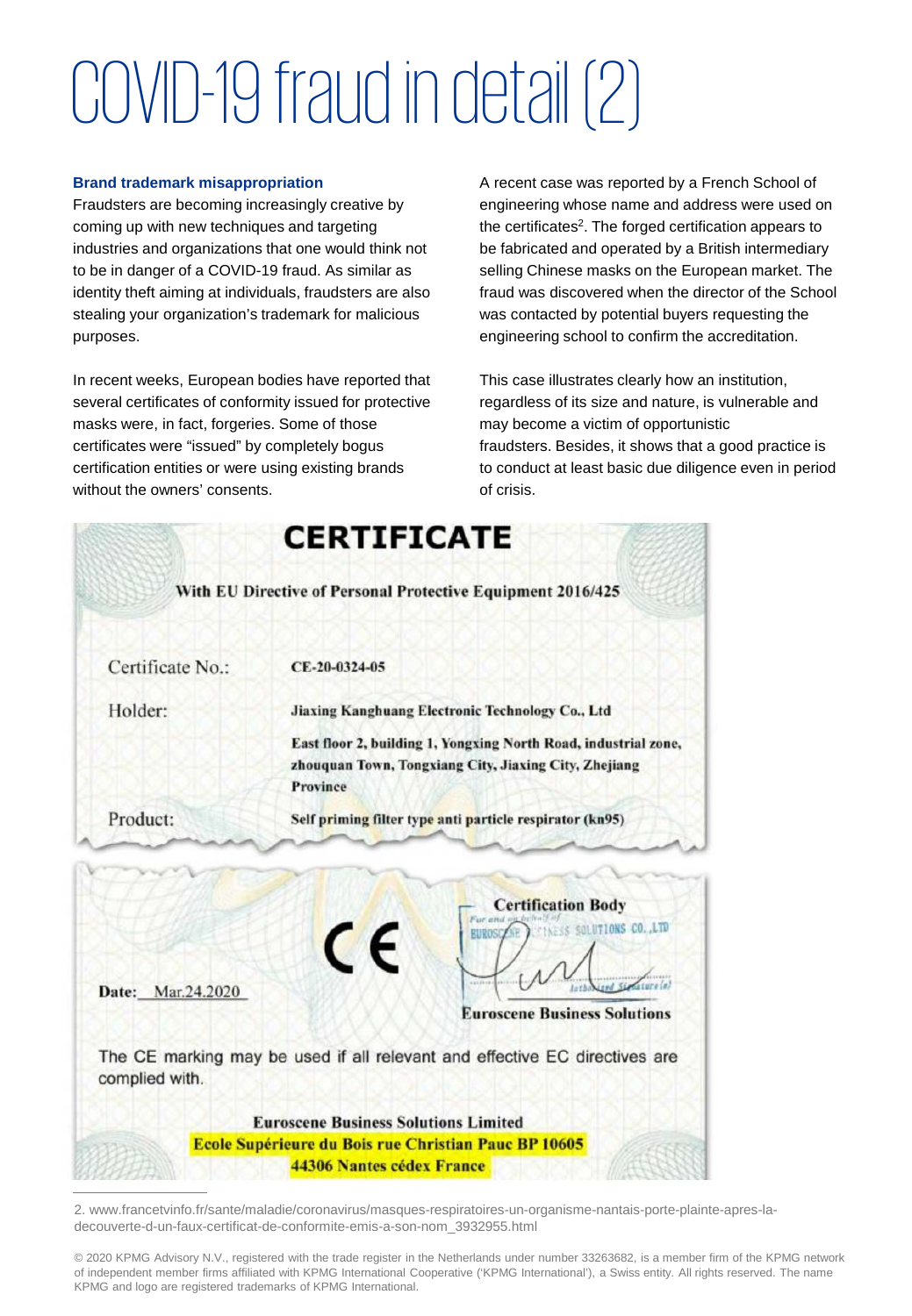## COVID-19 fraud in detail (3)

#### **Supply scams**

We've also seen fake websites that seek to take advantage of these same supply shortages for essential goods. Rather than providing fake products, these websites simply pocket the money before disappearing. The police in the Netherlands recently disabled 10 such online shops, some of which used the names of legitimate retailers. Meanwhile, a UK company lost over £15,000 over a bulk consignment of protective face masks that were never delivered.

#### **Victimized public and non-profit sectors**

Many organisations want to support their community at times such as this through a charitable donation. However, we have seen that fraudsters are taking advantage of this philanthropy by creating fake charities.

In one example, donations were solicited on behalf of a well-known hospital in Sweden to support coronavirus research. Only Bitcoin were accepted, making it very difficult to trace the fraudulent recipient.

Non-profit organizations are also exposed to financial and reputational risks. Example is March 2020 fishing attack in which the fraudsters impersonated World Health Organization to steal Bitcoin COVID-19 donations originally collected for the WHO's COVID-19 Solidarity Response Fund.

#### **Bribery risks**

There is often an increased risk of bribery when people are placed in difficult situations. This is likely to be of most concern for businesses with overseas operations, but domestic issues should not be entirely discounted.

For example, a manufacturing business operating in an industry where supply chains have come under pressure due to COVID-19 restrictions should be alert to employees accepting money or other benefits to prioritise supplying a particular customer.

Likewise, staff working in an overseas subsidiary may face pressure to make facilitation payments or bribes to release imported items from customs checkpoints or to continue to operate during a lockdown. The Anti-Corruption Resource Centre found that during the 2014 Ebola crisis, residents in Liberia were commonly bribing soldiers and police officers to evade quarantine3.

Of particular note, some business that normally consider themselves to have a low corruption risk may come into increasing contact with foreign government officials. Bribing government officials is specifically targeted by the US FCPA.

**<sup>3</sup>**. https://www.cmi.no/publications/file/5522-ebola-and-corruption.pdf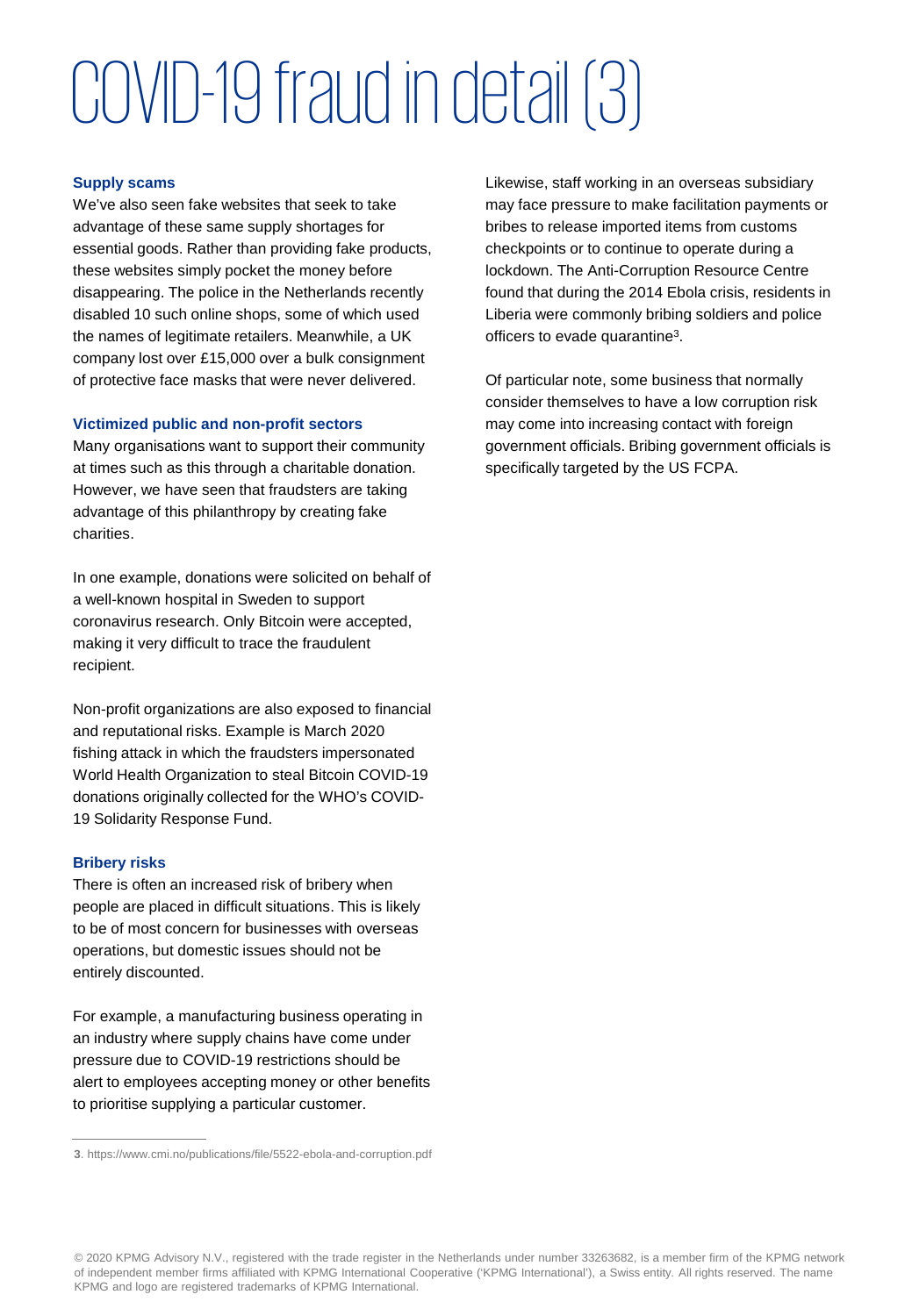## KPMG and you

#### ▼ Investigations services: <mark>▼</mark>

- Fact-finding investigations on all types of white collar-crime and misconduct: fraud, corruption or violation of laws and regulations
- − Identification of the perpetrators, quantification of the damages, allocation of responsibilities and assistance with recovering assets
- − Crisis management by taking immediate or emergency actions

### ◆ Corporate Intelligence services: ● ● **√**

- Essential for effective third-party risk management and mitigation of commercial, reputational and regulatory risks
- Quick and discrete background profile on your current or future counterparty – business partner, customer, debtor or future employee
- − Clear and consistent reporting of key risk issues and indication of risk factors

#### **Dispute Advisory services:**  ✔

- − Assessment and quantification of operational losses and damages, also suffered due to COVID-19 crisis
- Expertise in handling any kind of financial and accounting aspects of disputes

### **Forensic Technology services:**

- − Incident Response Services in the event of a cyber attack
- − Assistance with locating, securing and analyzing relevant or affected data
- e-Discovery to help you locate relevant documents and information
- − Assistance in the evaluation of datasets using forensic data analysis

### **Corporate Compliance services:**

- Development, assessment, reinforcement and support of your compliance program to fully uphold your corporate values and ethical standards
- Code of Conduct and policy development
- Risk assessment and monitoring
- − Implementation and operational support
- Ethics and Compliance training and change management

#### **Anti-Bribery & Corruption services:**  $\blacklozenge$

- Support in preventing, uncovering and handling cases of bribery and corruption
- − Development of solid and tailored anti-bribery and corruption compliance programs (e.g. following ISO 37001)
- − Review of the internal controls framework and anti-bribery and corruption risk assessment

<https://home.kpmg/nl/nl/home/services/advisory/risk-and-regulatory/forensic-services.html>